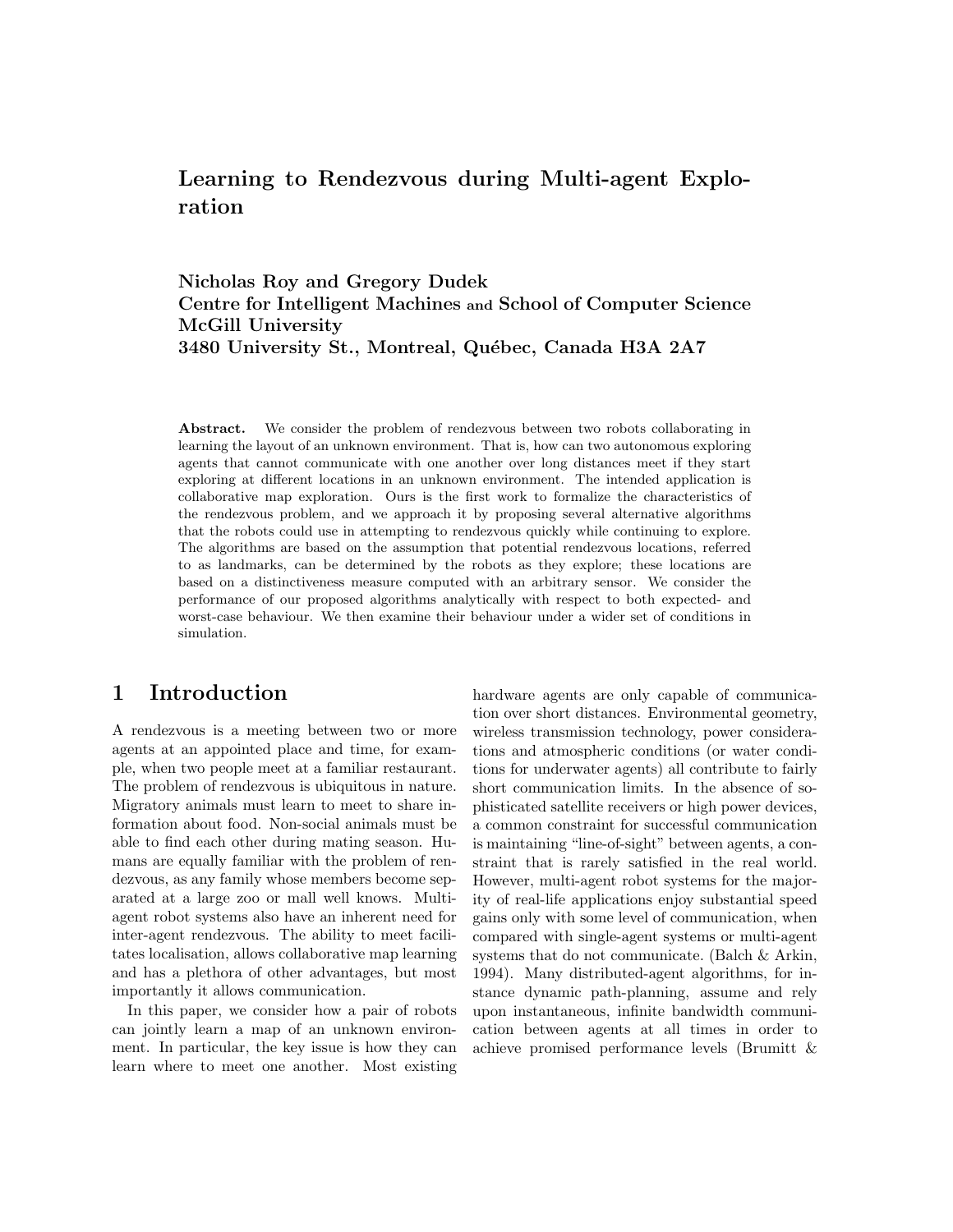Stentz, 1996).

In order to overcome these constraints on real communication, we have proposed that the agents use the information they have learned about the environment in order to find each other. However, many factors may inhibit the rendezvous process. Agents may not agree on rendezvous locations, or rendezvous times; domains of spatial knowledge may not overlap sufficiently. Consequently, the different agents must adapt to the different environmental conditions, and learn to overcome the factors that complicate the rendezvous process. Overcoming these factors can require that the agents learn each other's behaviours, and react accordingly.

Looking to biology, some simple algorithms are easily observed. Most animals rely upon established common meeting points, such as a beehive, or a watering hole. In an unknown environment, however, such an absolute reference point is almost impossible to define a priori. A common strategy has one agent (eg. a child lost at the zoo) wait to be found by other agents (eg. desperate parents). As we shall see, such simple strategies can perform poorly under many conditions.

Specifically, this paper discusses how to determine the best strategy for a successful rendezvous between two agents in optimal time, and ours is the first work to formalize the characteristics of this problem. We will consider how this rendezvous task can be efficiently accomplished under various assumptions about the environment and the perceptual abilities of the agents involved. In particular we are interested in the problem of rendezvous in the context of multi-robot exploration using video or sonar sensing. In practice, the particular sensing modality has numerous pragmatic implications, a major factor being the range at which the agents can either recognize one another or landmarks in the environment. In the context of a general rendezvous strategy we will, however, consider a generic "abstract" sensor that allows the agents to recognize one another when they are sufficiently close together and which allows them to evaluate any point in space as to its suitability as a rendezvous point.

## 2 Background

Several authors have considered interaction and coordination between multiple mobile robots. Arkin and his colleagues, in particular, have considered issues of co-ordinated motion as well as collaborative behaviour with minimal pre-planning (Arkin & Hobbs, 1992; Balch & Arkin, 1994). His work, however, has not focussed on exploration or the use of deliberative strategies to allow robots to meet.

There has been considerable work in addressing the problems of communication between agents in a multiple agent system, however the majority of work has been to maximise efficiency and minimise complexity (Mataric, 1992) (Hara, 1992). Mataric has looked at models of collaborative behaviour between mobile robots (Mataric, 1992), and observed that the form of communication plays an important role in how collaborative actions proceed. In this work, we deal with how to facilitate that communication by allowing the robots to meet.

Yoshida et al. addressed the problem of how to reduce a global communication network to local communication, in order to minimizing information complexity (Yoshida, 1995). However, there has not been much research in overcoming communication limitations, except by limiting the scope of the system to some area (such as a factory or a port) where communication between agents can be guaranteed by some global co-ordinator.

The selection of distinctive locations in a simple 2-D environment has been considered previously in the context of map-making (Kuipers & Byun, 1991), in which distinctive locations were determined by hill-climbing, that is, by local gradient ascent over some function of the sensor output. More generally, local maxima in some continuous property of the environment would seem to present an opportunity for converting a metric environment representation into a graph-like or topological one (Chatila & Laumond, 1985; Dudek et al., 1991).

The problem of map generation from co-operative multi-agent exploration was discussed and implemented by Ishioka et al. (Ishioka, Hiraki, & Anzai, 1993). Their work is a canonical example of the potential applications of the technique presented in this paper, in which co-operative heterogeneous robots generated maps of unknown environments. They did not discuss the problem of rendezvous, but focussed only on how to merge maps once the rendezvous has occurred. It is worth noting that map fusion is also closely related to the generic imageregistration problem.

## 3 The Rendezvous Problem

We have separated the rendezvous problem into two separate sub-problems. The first is learning what points in the environment are suitable for potential rendezvous. These points will be referred to as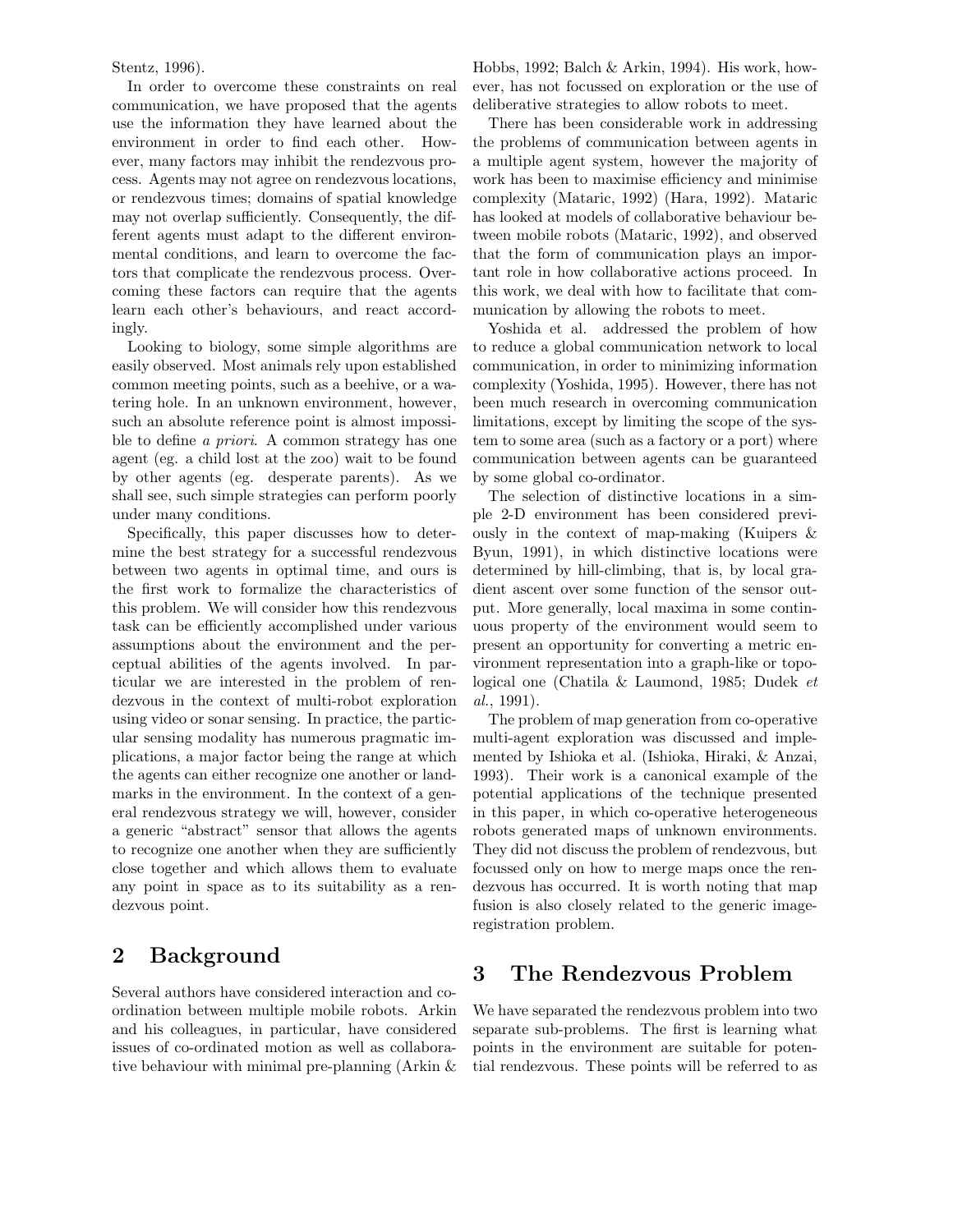landmarks. The second sub-problem that is the major focus of this work, is learning how to find which point, out of the set of potential rendezvous points, to visit at the assigned time. The context of the rendezvous is an unknown environment, with no shared spatial information between agents, and no communication until rendezvous. We are examining the rendezvous problem in terms of minimizing time to rendezvous under various conditions such as sensor noise, environment size, etc.. Determining when a rendezvous is necessary in the framework of another task is a task-dependent problem, and is outside the scope of this paper.

We start by briefly considering some properties of good distinctiveness measures. We will then present several rendezvous strategies, consider their statistical properties analytically and simulate their behaviour numerically. We conclude with a discussion of the results.

#### 3.1 Landmark Selection

As an agent travels throughout the environment, every visited location is evaluated by the agent in terms of its uniqueness. The assumption is that distinctive locations (with respect to some sensorbased computation) serve as locations that both robots can independently select as good landmarks. This notion of a landmark also serves as the basis of the topological mapping strategy proposed by Kuipers (Kuipers & Byun, 1991). We refer to the scalar measure of suitability as a rendezvous point as distinctiveness:  $D(x, y)$ , or more generally, for a pose vector **q** we can define  $D(\mathbf{q})$ . This is implicitly a function of sensor data  $f(q)$ , so we have  $D(\mathbf{f}(\mathbf{q}))$ . Although the agent's sensor may not return scalar values, some scalar suitability measure can be usually be computed from the sensor. Some intuitive examples of environmental attributes that might serve as distinctiveness measures are: symmetry, distance to the nearest obstacle, or altitude (for 3D surfaces – for example humans might select hill tops).

In order for two robots to agree on a good landmark, they must have similar perceptions of the environment or be able to convert their percepts into a common intermediate form. In the extreme case of two agents with dramatically different sensing modalities, there is essentially no way for them to rendezvous based on the recognition of environmental characteristics. Sensor noise can play a similar problematic role. We model this aspect of the problem by parameterizing the extent to which the two agents can reliably obtain the same measurement of distinctiveness at the same location. With full generality, we can consider one of the two agents as the reference perceiver (the arbiter of good taste) with a percept  $D_1(x, y) = D(x, y)$  while the second robot obtains a sensor measurement which can be viewed as noisy with respect to that of the first robot:

$$
D_2(x, y) = (1 - \delta)D(x, y) + \delta \eta(x, y), \qquad (1)
$$

where  $\eta(x, y)$  is a noise process and  $\delta$  specifies the extent to which both robots sense (or perceive) the same thing. If both robots have exactly the same perceptions of the environment we have  $\delta = 0$ . In the context of this formalism,  $\eta(x, y)$  combines both intrinsic sensor noise and any differences in the type of sensor used.

The possible distinctiveness measures are heavily dependent on the types of sensor the robots have at their disposal. Because the robot learns the value at every point, a good modality is one that allows the distinctiveness to be defined at any location in the environment, and for which there exists some metric that can order the resulting landmarks in the environment in terms of distinctiveness. This ordering allows the landmarks to be ranked in terms of their likelihood to lead to a successful rendezvous.

Certain generic properties apply to suitable landmarks and the distinctiveness function  $D(x, y)$  independent of the sensing modality. If the distinctiveness function is smooth and has few local extrema or inflection points, then it may be possible to define highly stable and mutually agreedupon landmarks with great ease using gradient ascent. However, although this strategy is attractive in principle, we believe that in many real environments, sensor noise, occlusion and other factors may make the "distinctiveness surfaces" highly non-convex and thus complicate the process.

The distinctiveness function and the associated landmarks should be stable over time and should not depend on the trajectory or history of the robot. For example, the "Northern-most" point in the already-explored environment is a poor choice since if, for example, the explored area of each robot is circular, then two robots will only have the same "northern-most" point if the environment is highly constrained or if the explored regions are very similar.

In this paper, we will neglect issues of navigation and assume an agent can always accurately reach a desired goal in the environment. While our framework can accommodate navigational error, it is outside the scope of this paper. For concreteness, the reader can imagine a point robot capable of arbitrary motion within free space.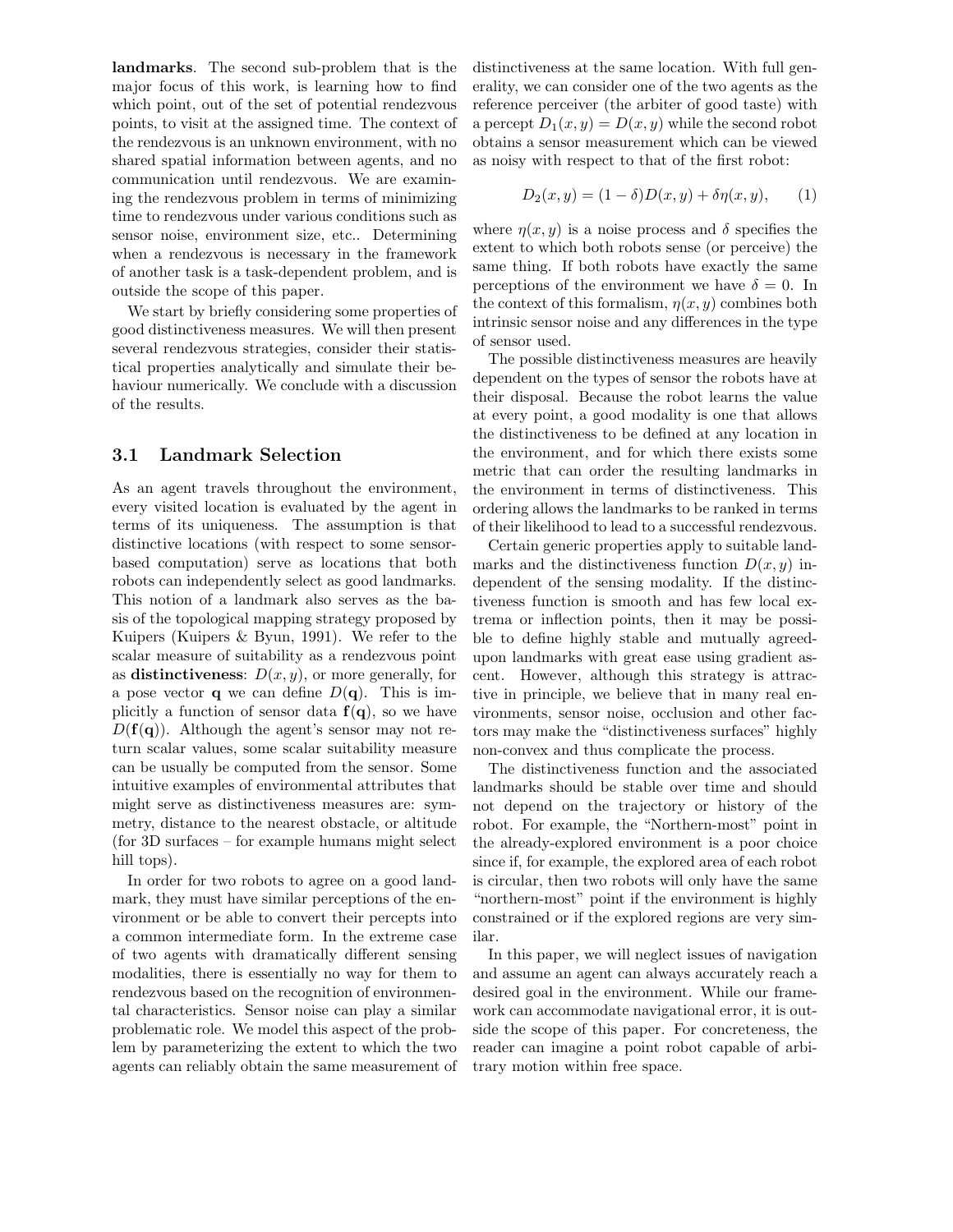The distinctiveness measure typically used for research in this area, in the context of mobile robotics and sonar-based perception, is the mean distance returned by the sonar ring, which essentially uses the enclosed space as the value of the landmark the bigger the room, the better a landmark. Note that errors due to specularity with respect to sonar make the physical interpretation of the measurement ambiguous.

#### 3.2 Rendezvous Strategies

In order to estimate the effectiveness of alternative strategies for rendezvous, we have identified key attributes that must be formalised. Important attributes of the rendezvous problem are:

- Similarities the reproducibility of the perceptions between agents (do they sense the same attributes, and do they even use the same sensors),
- Landmark Commonality the extent of overlap between the spatial ranges of the agents (this may change with time),
- Synchronisation the level of synchronisation between the agents (for example, can they agree to meet at high noon).
- Landmark Cardinality the number  $n$  of landmarks selected by each agent.

Implicit in the description of these attributes are certain assumptions. It is assumed that all agents share some degree of synchronization - that is, all agents can agree on when rendezvous attempts should be made. However, this synchronisation may contain noise, which will be dealt with shortly. The second assumption is that all agents have the same landmark set cardinality - they all attempt rendezvous over the same number of landmarks (even if they are not using identically the same landmarks in their sets). Finally, it is assumed that all agents are performing the same task, and using the same rendezvous strategies.

We have developed several fundamental strategies for assuring a rendezvous. As we will see, the best strategy depends on several properties of the robots and of the environment. In the simplest, idealized, noise-free case, each robot should select the location in the environment that is the most distinctive. Given 100% landmark commonality and the absence of noise, they will select the same location. Each robot should navigate to this location and wait for the other robot(s) to arrive. At such a time, they could fuse their maps and suitably partition any remaining exploration to be done. The problem with this idealized scenario in practice is that due to sensor variations, or disjoint landmark sets, they may not agree on where the ideal landmark is situated.

Our formalization of the rendezvous problem takes the key attributes mentioned above into account as follows:

- 1. Sensor noise the distinctiveness measure observed by the two robots is unlikely to match perfectly. This is expressed by the constant  $\delta$  and leads to strategies that must effectively consider a larger number of candidate rendezvous landmarks since a single guaranteed candidate may not be determined reliably. The issue of non-repeatability of sensor readings due to noise is not relevant in the context of this abstract model and is not considered here.
- 2. Sensor dissimilarities the two robots may not measure the landmarks the same as each other. As illustrated in Eq. 1, so long as we do not consider issues of repeatability, sensor differences can be modelled as a form of noise.
- 3. Asynchrony when two robots are attempting to meet at the same landmark, the rendezvous may fail because one could not reach the landmark in a dynamic environment, or even more likely, one robot could not reach the landmark in time, and the other moved on. This asynchrony  $i$  is referred to in this paper as the probability that a given meet at a common landmark will fail,  $j\epsilon[0, 1]$ . This effect leads to a need for strategies that may re-visit the same landmarks repeatedly to compensate for missed meetings.
- 4. Non-identical Landmark sets the robots may have explored different areas, and will have selected different landmarks that are not in the common region (assuming such a common region exists at all). This is modelled formally as the number d of landmarks out of a total set of  $n$  that are not common to the robots. The effect of the non-commonality is that both robots must consider a larger number of candidate landmarks, since any given subset of landmarks selected by one robot may not be known to the other robot.

We will show that the choice of an appropriate rendezvous strategy depends on the extent to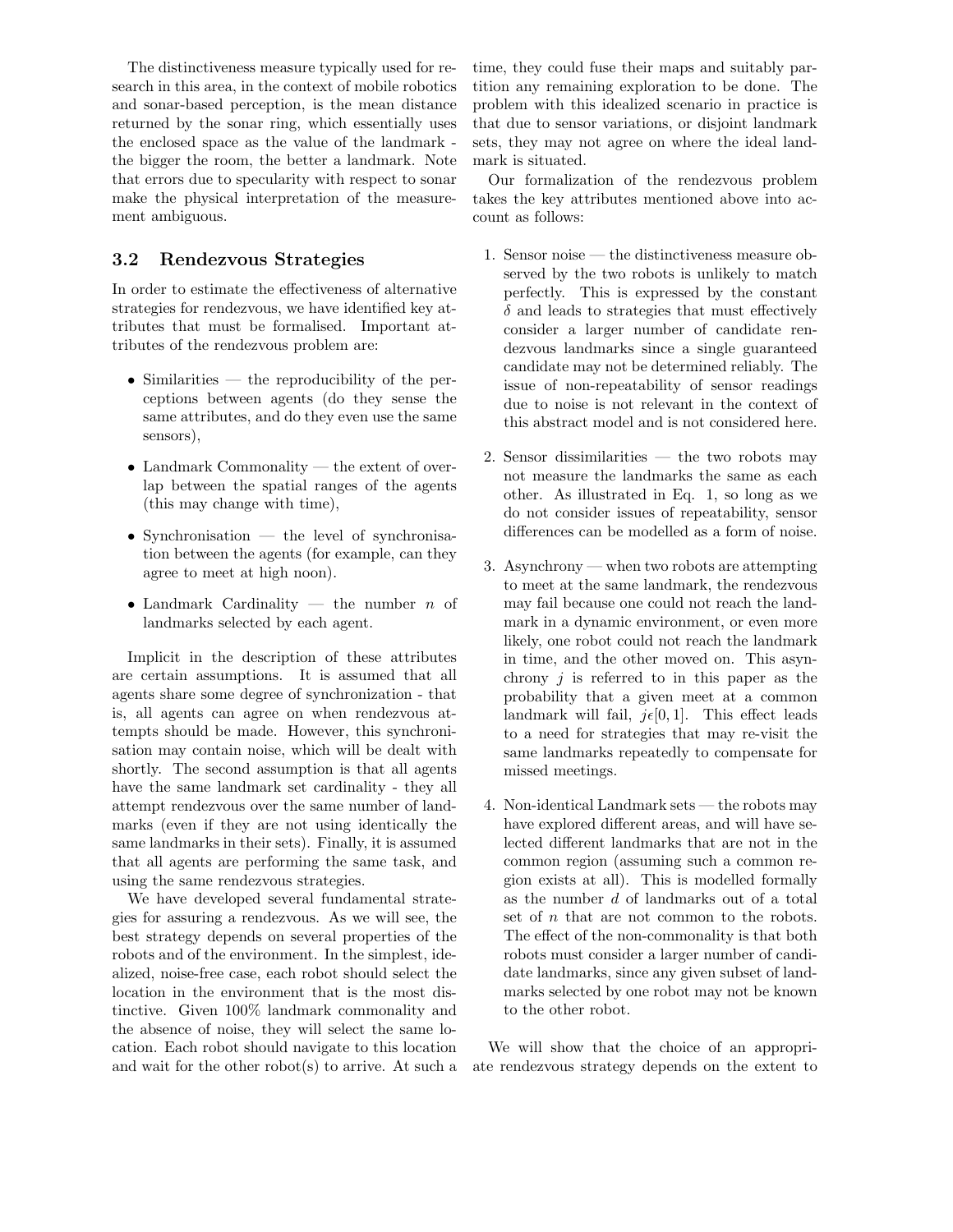which the robots have learned the same set of landmarks, the amount of sensor noise (or, equivalently, the similarity of the sensors) and the reliability of the robots being at a mutually selected rendezvous point and detecting one another.

In the presence of large amounts of sensor noise, the landmark selection will be essentially random, in which case the best strategy is simply to have one robot visit every landmark, and have the other robot sit and wait for it. However, this is also an unrealistically pessimistic scenario. If the robots have been constructed to facilitate rendezvous, they are likely to have a somewhat common perception of the environment and to have some commonality in their explored areas. In reality, the robots will probably experience some limited sensor noise, minimal dissimilarities, some asynchrony, and partial but not complete landmark commonality. So, the best strategy takes these factors into account, and chooses a series of landmarks to visit in some intelligent way.

We are interested in strategies that would permit a robot to interleave its learning of the environmental structure, and its rendezvous attempts so that if the rendezvous fails, the robots can continue their work and the strategies remain robust even in the face of a complete inability to find their associates. Below, we describe four alternative rendezvous strategies: these form exemplars of what we believe are two key representative algorithm classes.

- 1. Deterministic Algorithms Given the same set of landmarks, these algorithms will always create the same ordering of landmarks.
	- **Sequential** One robot picks a landmark and waits there for the other robot, which visits every landmark in turn. If the second robot has visited every landmark without encountering the first robot, the first robot moves to another landmark it has not yet visited.
	- Smart-sequential Each pairwise combination of landmarks known to a robot is assigned a "goodness" value. This value is the product of the distinctiveness of the pair. The list of landmark pairs is sorted by this product, and one side of each pair is discarded, leaving an ordered list of  $n^2$ landmarks from a set of  $n$ . The robot then visits the landmarks in this order.
- 2. Probabilistic The landmarks are sorted with respect to their distinctiveness and then

assigning a likelihood of visitation  $p_i$  for landmark  $i$  as a function of its rank in the sorted list i.e  $p_i = f(i)$ . The algorithm probabilistically selects a landmark to visit, using  $p_i$  for each landmark.

- Exponential The likelihood of visiting the  $i-th$  best landmark is  $\alpha e^i$ .
- Random On each attempted visit, each robot selects a landmark at random and goes there.

Each of these methods has particular advantages and disadvantages. The sequential method is simple, but makes no effort to account for relative likelihoods, or asynchrony. In view of the potential shortcomings of the sequential method, we have proposed an alternative method, the probabilistic method, that has an increased chance of compensating for a missed rendezvous and also attempts to compensate for small variations in the respective rankings of the landmarks selected by the two robots. For instance, the distinctiveness of each landmark could be the same, which would lead to a uniform random visitation strategy. The probability distribution  $f()$  could be a linear function of value, or, if we assume that the amount of sensor noise is low, an exponential strategy. However, if sensor noise is high and the two agents do not share the same ordering of landmarks, then the agents may be forced into revisiting the incorrect landmarks much too often. A good compromise between these two methods is the smart-sequential method. The advantage of this method is that, if  $\delta$  is low, landmark combinations with high values are explored before landmark combinations where one landmark has a very high value, and the other has a relatively low value. This leads to an increased probability of meeting even with substantial asynchrony. The smart-sequential method is tantamount to guessing where the other robot might be, given relatively similar but not identical landmark rankings.

# 4 Behaviour - Analytical results

We can make an analytical assessment of the performance of the deterministic rendezvous algorithms, compared to the random algorithm baseline. If there is no noise, no asynchrony, and 100% landmark commonality, then all of the algorithms which use the distinctiveness measure to sort landmarks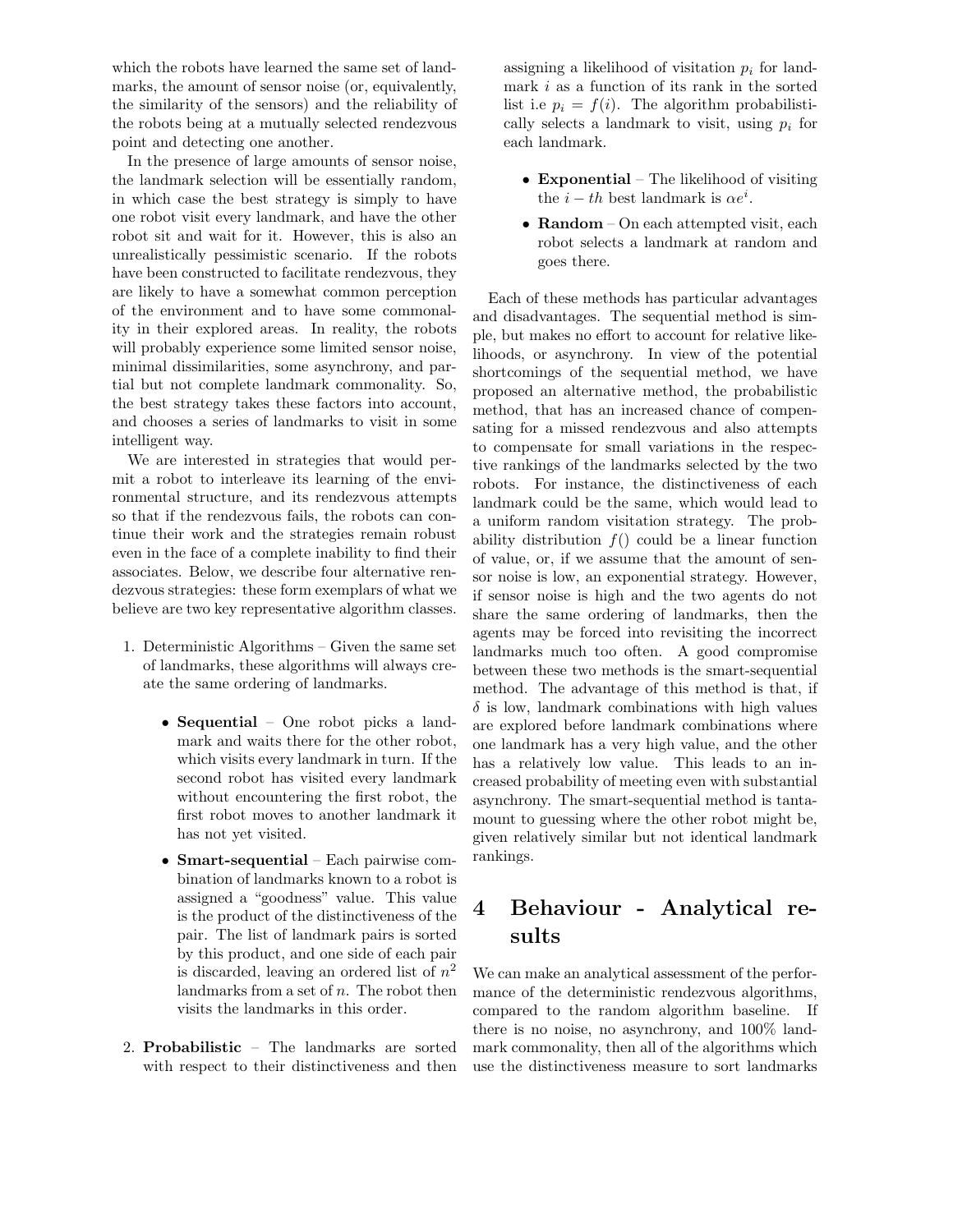| Algorithm  | Simple                 | Async.                          | $< 100\%$ Comm.                             |
|------------|------------------------|---------------------------------|---------------------------------------------|
| Random     | $log_2(\frac{n}{n-1})$ | $log_2(\frac{n}{n-1+i})$        | $log_2(\frac{n^2}{n^2-n+d})$                |
| Sequential | n/2                    | $\frac{n}{2}+j\frac{1}{\log j}$ | $\frac{n}{2}+\frac{d}{n}$ log $\frac{d}{n}$ |
| Smart-seq. | $\approx n$            | $n + j^{\log j}$                | $n+\frac{d}{n}$ log $\frac{d}{n}$           |

Figure 1: Expected case behaviour. The columns denote the ideal case, the case where the asynchrony  $j \neq 0$  and the case where the landmark sets are not identical, but each agent has d non-common landmarks.

will lead to a rendezvous after only one attempt (i.e., both robots will go straight to the mutually agreed upon best landmark.). The random algorithm can never assure a rendezvous but will have a small, equal probability of leading to a rendezvous on every attempt.

More interesting is the performance of the algorithms in the limit of high noise,  $\delta = 1$ , such that no common ordering between agents of the same landmarks can be reliably determined. The first assessment is the algorithmic time complexity, i.e., the expected time to rendezvous, for the three algorithms in the limit of  $\delta = 1$ . The expected time to rendezvous is the maximum number of unsuccessful rendezvous attempts, where the probability of no success on the next attempt is greater than or equal to 50%. For a landmark set of size  $n$ , the probability of any single, random rendezvous attempt being unsuccessful is:

$$
P_{unsuccessful} = \frac{n-1}{n} \tag{2}
$$

If the asynchrony rate is accounted for, then the probability of an attempt being unsuccessful rises to

$$
P_{unsuccessful} = \frac{n-1+j}{n} \tag{3}
$$

These equations give rise to table 1. The first column refers to both robots having the same set of landmarks. The second column considers the scenario where the robots may fail to get to the appointed landmark at the same time (or fail to notice one another). This probability is the asynchrony,  $i$ . The third column deals with the case where  $d$  of each robot's  $n$  landmarks are not in the other robot's landmark set.

In the deterministic sequential algorithm, the expected time of the simplest case (identical landmark sets, no asynchrony), is very straightforward. One agent sits at a landmark, and the other agent visits every landmark in turn until they meet - on average  $n/2$  landmarks. However, in the presence of

 $\parallel$ asynchrony, additional sweeps of all *n* landmarks will have to be performed. To find the expected number, k such additional sweeps, we use

$$
0.5 = j^k \tag{4}
$$

noting that each extra sweep  $i$  of  $k$  will reduce the probability of failure, and  $k$  such sweeps must reduce the probability of failure to 50%. Thus, on average  $j^{\frac{-1}{\log j}}$  sweeps during the rendezvous will fail due to asynchrony. Similarly, for non-identical landmark sets, additional sweeps of  $n$  landmarks will

have to be performed on average  $\frac{d}{n}$  $\frac{-1}{\log \frac{d}{n}}$  times.

In the worst case, the performance time complexity is much more straightforward. For the probabilistic algorithms, such as the random strategy, or whenever asynchrony is an issue, the worst-case is always  $\mathcal{O}(\infty)$ , because a meet can never be guaranteed. Similarly, a rendezvous can never be guaranteed if any asynchrony is present, and so for  $j \neq 0$ , the worst case for all algorithms is  $\mathcal{O}(\infty)$ .

However, the deterministic algorithms are guaranteed to terminate when  $j = 0$ . In the worst case, the two algorithms terminate in  $n^2$  iterations when they share no common landmarks. At this point, both agents can determine that they cannot meet, and continue exploration. If, however, the agents share identical landmark sets, the sequential algorithm has a much lower worst-case complexity than the smart-sequential strategy, because one agent is guaranteed to visit every landmark in the other agent's set in n iterations.

| Algorithm                      |          |          | Simple   Async. $ $ < 100% Comm. |
|--------------------------------|----------|----------|----------------------------------|
| Random                         | $\infty$ | $\infty$ | $\propto$                        |
| Sequential                     |          | $\infty$ | $n_{d}$                          |
| Smart Seq. $\mid n^2 - n \mid$ |          | $\infty$ | $n^2 - (n - d)$                  |

Figure 2: Worst case behaviour. Cols. as in Fig. 1.

### 5 Numerical Simulation

In order to determine the behaviour of the various algorithms with increasing noise, the algorithms were tested in numerical simulation. Rather than simulating an actual exploration<sup>1</sup>, two agents were modelled as having already explored an unknown area, and collected a set of landmarks. The distinctiveness values of the ordered landmarks were generated with a linear function, and then the random noise  $\delta$  as developed in equation 1 was applied to the two sets.

<sup>1</sup>This was carried out as well, but is not reported here due to lack of space.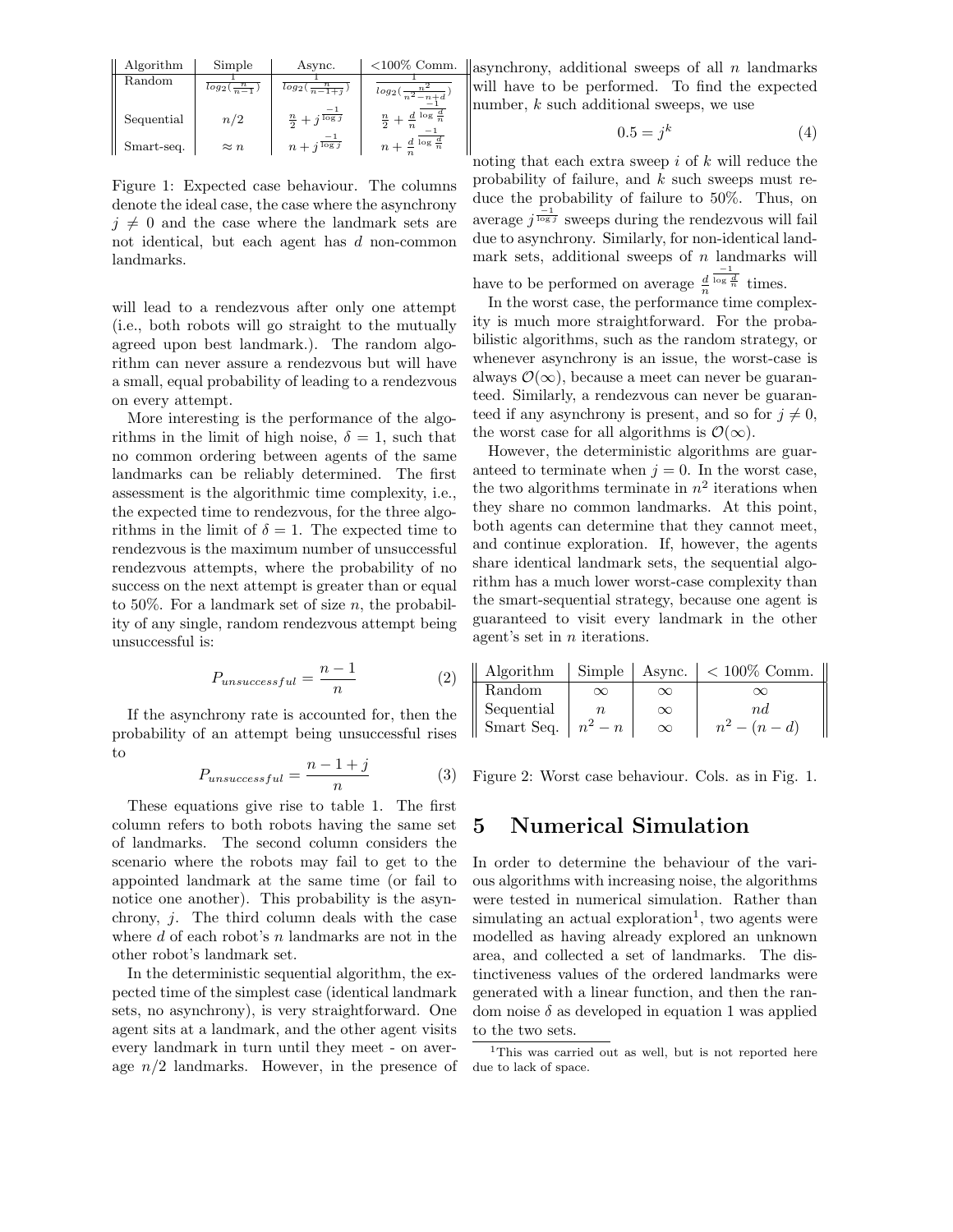The visitation strategy was then executed on the two ordered sets of landmarks, creating a (potentially infinite) sequence of landmarks for each agent to visit. The sequence was terminated at the first instance where both agents had a landmark at the same position in the sequence, corresponding to a successful rendezvous. At  $\delta = 0$ , the two ordered sets were identical, and the deterministic algorithms (sequential and smart-sequential) were guaranteed to generate sequences of length 1. The length of the sub-sequences until rendezvous was used as a measure of time until successful rendezvous. The cardinality of the landmark set was 50 landmarks, unless otherwise specified.



Figure 3: Baseline Performance - Time to Rendezvous as a function of Noise-level  $\delta$ 

The baseline simulation shows the performance of four algorithms in the face of increasing noise. The four algorithms are the deterministic sequential and smart-sequential algorithms, and weighted probabilistic distributions with exponential and linear probability functions. Recall that the exponential probabilistic function, for example, would have an exponentially higher probability of visiting the best landmark over any other. There is no asynchrony present, and the landmark sets were completely common. Figure 3 shows that the sequential algorithm is the best performer, especially in the face of high noise (i.e.,  $\delta > 0.2$ ), which concurs with the analytical result. Clearly, exponential is a very fragile function, failing catastrophically with noise,  $\delta > 0.2$ .

Figure 4 shows the performance of the algorithms with a larger landmark set cardinality. Unsurprisingly, the performance of the algorithms scales appropriately with landmark set size.

In the face of asynchrony, however, the algorithms exhibit less intuitive behaviour. Asynchrony, again, is the probability that a particular ren-



Figure 4: Performance with 100 Landmarks, ideal case

dezvous succeeded. The simulation (which creates landmark sequences) implemented asynchrony as the probability that a particular sequence element could be used. Even if the pair of landmark sequences contained the same landmark at identical positions, the sequence may not have terminated there, because the asynchrony probability prevented the first pair of matching landmarks in sequence from being compared, as if the robots had failed to rendezvous successfully despite attempting to do so at the same location at the same time.



Figure 5: Performance with 50% Asynchrony rate

Figure 5 shows the performance of the algorithms given a 50% asynchrony rate, or a 50% probability of successfully making a rendezvous. In this case, the smart-sequential and exponential algorithms out-perform the sequential strategy, because the sequential form suffers from having to visit every other landmark before being able to return to the landmark that failed on a particular iteration, whereas the other two algorithms can return to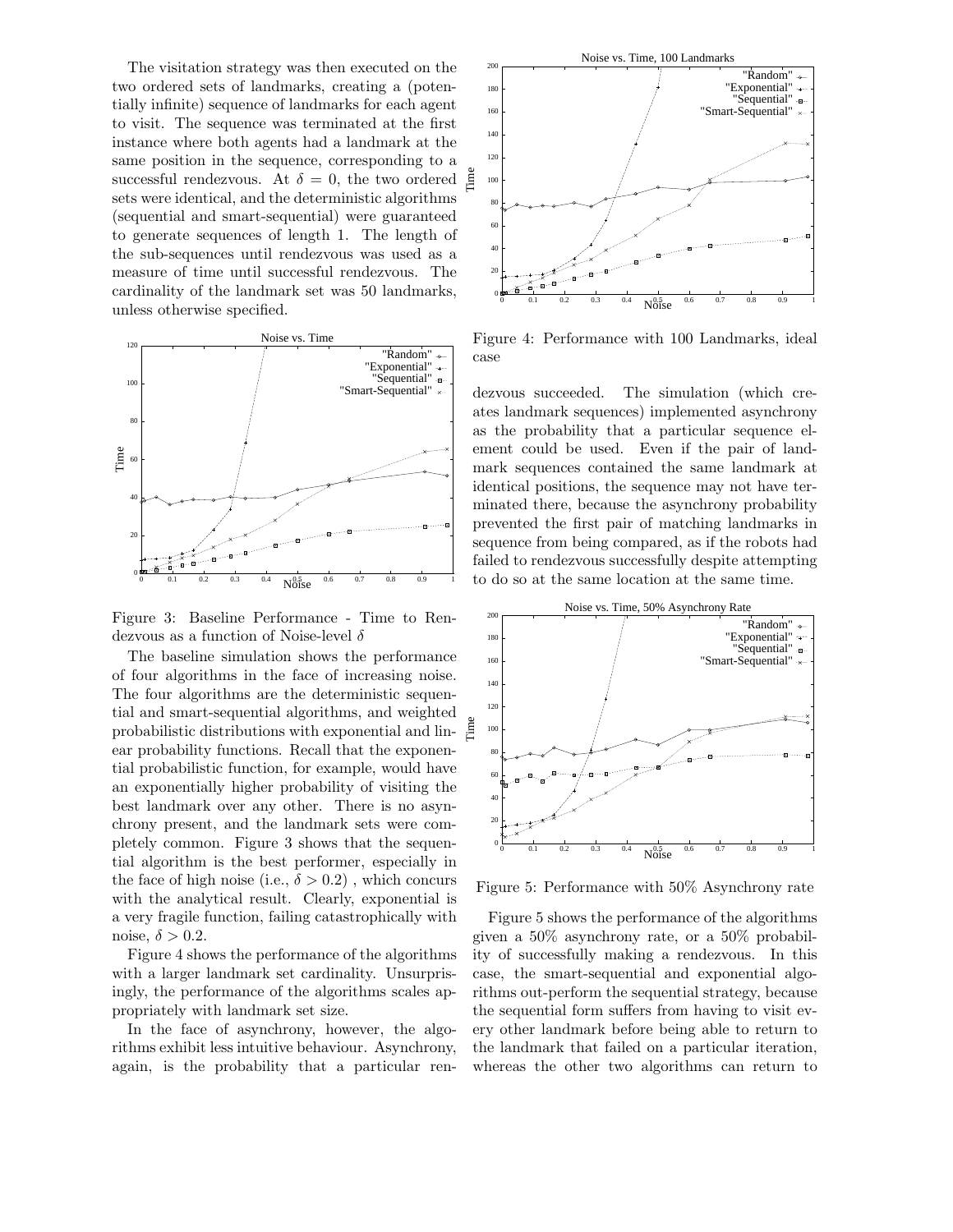landmarks relatively quickly. However, once noise dominates the values,  $(\delta > 0.5)$  the sequential algorithm becomes faster because it does not rely heavily on particular landmark values - it is not returning to the same landmark over and over again.



Figure 6: Performance with 80% Jitter rate

Even more interesting in the case of very high asynchrony, Figure 6 shows that the exponential probabilistic function outperforms the deterministic algorithms in the face of low noise  $(0.5 < \delta < 0.25)$ , but again fails rapidly in the case of high noise  $(\delta > 0.25)$ . The exponential algorithm essentially forces the robot to return to the same landmark over and over again, which is the correct strategy when asynchrony is high. However, when noise is high, the odds that the recurrent landmark is the wrong one increase, and the deterministic algorithms, which do not return to the same landmark as often, perform better.



Figure 7: Performance with 25% non-commonality in landmark sets

Finally, Figures 7 and 8 show performance for maps with only 75% of the landmarks in com-





Figure 8: Performance with non-identical landmark sets, and 50% Asynchrony rate

mon. The performance with non-identical landmark sets (akin to non-isomorphic maps) is very similar to performance under low- to mediumasynchrony. The smart-sequential algorithm performs better with low noise because it can return to landmarks faster than sequential, but in the case of high noise ( $\delta > 0.35$ ), returning to landmarks too frequently can be costly, and the sequential algorithm again dominates.

### 6 Experiments using Robots

While these abstract results have shown which algorithm the different robots must learn to use under different conditions, we would like to verify that the formalism is applicable to real robots. We first conducted the experiments in simulation, to show that the results under the range of noise conditions are upheld.

Using the map shown in figure 9, we tested a simulation of two robots learning the environment, and then learning to find each other. The two robots simulated were two cylindrical vehicles with holonomic motion constraints, using sonar transducers as their primary sensor.

The distinctiveness measure used the sonar sensors, and encapsulated a notion of both openness and symmetry; we summed the range from each sonar sensor, and then divided by the difference of opposing pairs, as equation 5 shows:

$$
D = \frac{\sum_{n=1}^{64} R_i}{\sum_{n=1}^{32} |R_i - R_{i+32}|}
$$
(5)

The experiment involved allowing the robots to learn the environment, determine where the best rendezvous locations were, and then learn to find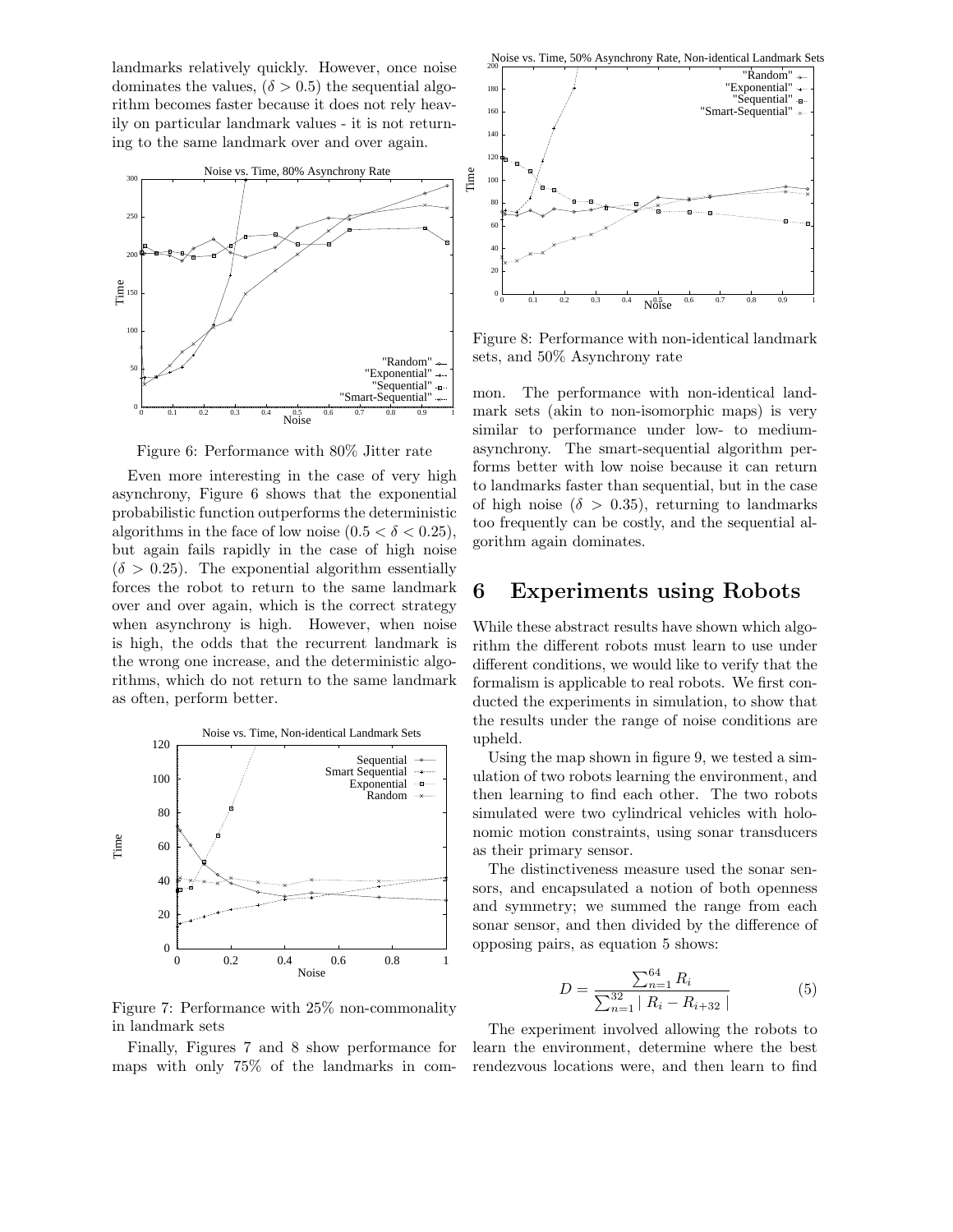

Figure 9: The map learned by the simulation of two robots.

the other agent. We performed 25 trials for 8 noise levels, shown in figure 10.



Figure 10: Simulated Robots - Time to Rendezvous as a function of Noise-level  $\delta$ 

As the figure indicates, the results were generally very similar to those of the numerical analysis, given in figure 3. Smart-sequential is a superior algorithm in the low-noise range, but once the noise begins to dominate the robots' perceptions of the environment, sequential is a preferable algorithm. The stochastic algorithm suffers the same dramatic failure with noise as was indicated by the numerical results.

Of more interest are the results concerning the ability of the agents to use rendezvous as a technique for overcoming communication deficits as they learn the environment. Figure 11 shows the increase in learning speed of the environmental structure available to the various algorithms. Notice that as the noise begins to dominate, the ability of the agents to find each other decreases, as does the rate at which the agents learn the environment. These figures were computed from the area learned by two agents in the time to explore added to the time to rendezvous, as compared to the area learned by one agent in the same time. Even though the agents must take the additional time to rendezvous, the increase in speed is still up to 50%.



Figure 11: Increase in learning speed - Increase in speed as a function of Noise-level  $\delta$ .

Finally, in figure 12, we show the result of an actual map learning and rendezvous experiment, implemented on a Nomad 200 and an RWI B-12 robot. This map is the result of the merging process, merging the information acquired by the two robots. This map is conclusive proof that the rendezvous process can be used successfully for multiagent exploration and environmental learning.



Figure 12: Map created from information learned by two robots and merged following rendezvous.

## 7 Conclusion

In this paper we have described the new problem of performing rendezvous between two exploring robots in an unknown environment. We are specifically interested in the ability of multi-robot sys